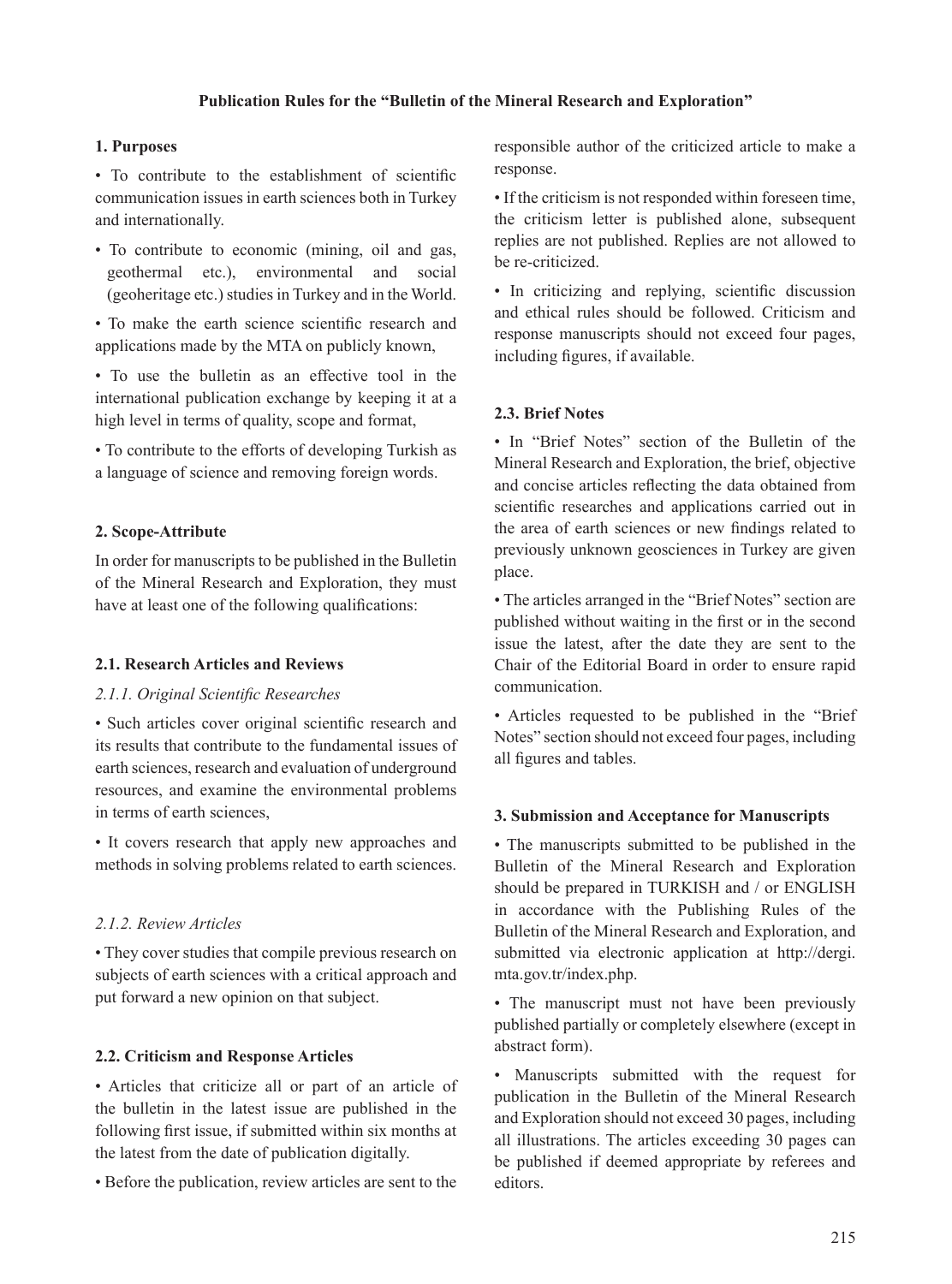• In the submitted manuscript, the number of figures and tables should be given in proportion to the main text in a ratio of 1/3.

• Corresponding author is asked to suggest at least three referees for the evaluation of the manuscript. (The proposed referees and the authors should not have any joint work within the last two years).

• Manuscripts that do not comply with the Publishing Rules for the Bulletin of the Mineral Research and Exploration in terms of quality and form are directly returned without being examined in terms of content.

• Manuscripts deemed appropriate in terms of format are sent to at least two expert referees for review by the Editorial Board of the Bulletin of the Mineral Research and Exploration.

• Authors should make the referee corrections and suggestions sent to them within 20 days and upload to the system.

• Comments from referees are evaluated by the Editors and associated editors. Manuscripts deemed necessary to be corrected are sent back to the authors with a request for correction. Whether the suggested corrections have been made or not is checked by the Editorial Board.

• In the revision proposals given by the editors and referees, if there are suggestions that are not accepted by the author and have not been corrected, a report explaining the reason for rejecting these suggestions by the author should be sent to the Editorial Board together with the corrected copies.

• After the last control at the printing stage, the preprint of the manuscript is sent to the authors in pdf format and the printing control is requested.

• Articles, not accepted for publication are not returned to the authors, for the unpublished articles, a letter is written to the responsible author indicating the reason for rejection.

## **4. Language and Period of Publication**

• The Bulletin of the Mineral Research and Exploration is published three times a year, each issue as being in Turkish and the other in English languages.

• The spelling rules of the Turkish Language Association are valid for the spelling rules for the Turkish issue. However, in spelling of the words related to earth sciences, the spelling forms of technical terms are used in accordance with the decision of the Editorial Board (For example; underground, ground, earth's crust, etc.).

## **5. Spelling Draft**

• The text of the manuscripts to be sent for the first review with the request to be published in the Bulletin of the Mineral Research and Exploration should be written in A4 (29.7 x 21 cm) size, word format, Times New Roman 10 pt., normal with 2.0 line spacing.

• At the bottom, top, left and right of the page 2.5 cm indent must be left. Formulas that require the use of special letters and symbols should be presented in computer media.

• In all subtitles, the initials of all words must be capital. First degree headings to be used in the article should be written in Times New Roman, 10 pt., bold and left aligned by giving numbers. Secondary headings should be written in Times New Roman, 10 pt., normal font and left aligned by giving numbers. Third-degree headings should be written in Times New Roman, 10 pt., italic font and left-aligned by giving numbers. Fourth-order headings should be written in Times New Roman, 10 pt., italic, aligned to the left, without giving numbers, and the text should continue after the title without a colon and a paragraph (see example article: www.dergi.mta.gov.tr).

• One blank line should be left after paragraphs in the text.

• Paragraph headings should be written 0.5 mm indentation.

- One article should respectively contain;
- -Title
- -Author's Name and Surname and \* sign
- Abstract
- Key words
- Introduction
- Main Text
- Discussion
- Results
- Acknowledgements
- Reference sections.

• Line and page numbers must be added to the article text.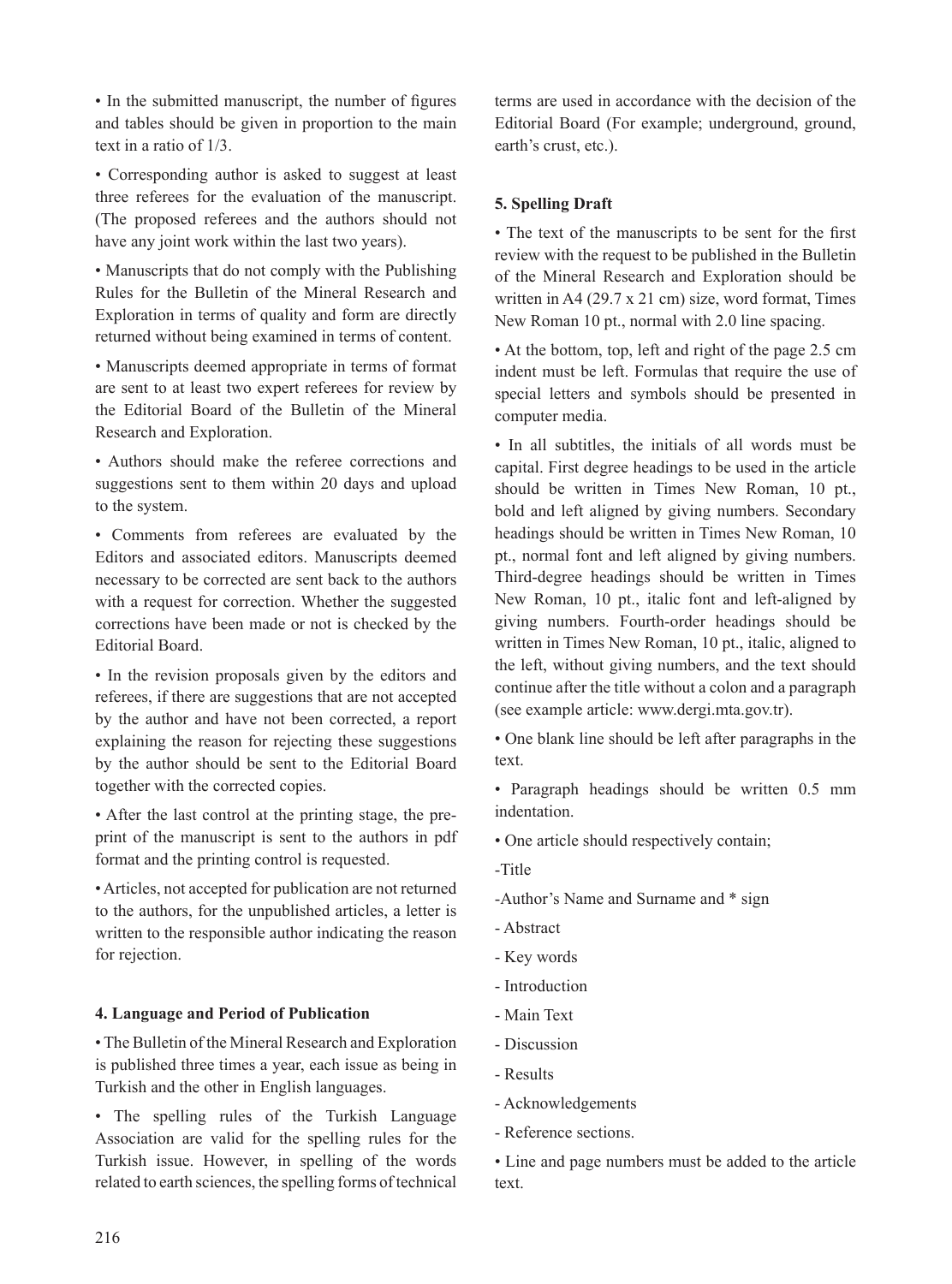## **5.1. Title of the Article**

• The title should reflect the subject of the article as briefly, clearly and adequately as possible. Subjects that are not sufficiently covered in the article should not be included in the title. The first letter of the title should be capitalized and the other words should be in lowercase letters (except for proper names) in Times New Roman, 10 pt. and bolded.

## **5.2. Author Name, Address and E-Mail Address**

• The first name of the authors should be in lowercase (except the first letter), and the surname should be in capital letter and without any title.

• Only the name of the organization should be specified in the occupational address after the name and surname of the authors (position should not be specified).

• ORCID number should be taken from www.orcid. org and placed under the address.

• In articles written by more than one author, numbers should be placed on surnames of the authors, the address information should be included in the bottom line with a single line spacing. In this section, the corresponding author of the article should be indicated by using an asterisk (\*) and the corresponding author's e-mail, telephone and other contact information must be provided.

• Abbreviations should not be used in writing the author's name and address. Addresses should be given in Turkish in Turkish publication and in English in English publication.

# **5.3. Abstract**

• Abstract should be written at a level that can be understood without referring to the other parts of the article.

• The abstract should be organized as a brief presentation of the sections in the article, reflect the purpose of the article, be informative, and should be written in a way to emphasize new data and results on the subject.

• Short and simple sentences should be used in writing the abstract.

• In the abstract, there should not be any reference to other parts and illustrations of the article or to other articles.

• Information not mentioned in the main text should not be included in the abstract.

• The abstract should not exceed approximately 200 words and should be written as a single paragraph.

• Abstract should be written in Times New Roman, 10 pt., normal text with single line spacing.

• "ABSTRACT" should not be placed for the articles to be included in "Brief Notes" section.

• The English abstract should be given under the heading "ABSTRACT".

# **5.4. Key words**

In order to facilitate searches, five keywords that will indicate the general content of the article should be selected and specified in this section. Words used in the title should not be repeated.

## **5.5. Introduction**

• In this section, the necessary information for preparatory and facilitative to understand the article such as the purpose of the study, its location, methods of study and previous reviews on the subject should be given.

• If an unusual way is followed in naming, classification and abbreviations within the text of the manuscript, its reason should be stated in this section.

• Each of the topics to be included in this section can create a separate paragraph or a subtitle can be given for each of them when necessary (e.g. method, material, terminology and etc.).

• This section can again be used when reminder information is needed to facilitate the understanding of the article (e.g. statistical information, formulas, experimental or application methods and etc.).

## **5.6. Main Body of Article**

• Constitutes the main body of the article.

• In this section, the data, findings and opinions that are intended to be transferred to the reader on the subject are mentioned.

• The data used in other parts of the article such as "Abstract", "Discussions", "Results" originate from this part.

• Care should be taken not to deviate from the purpose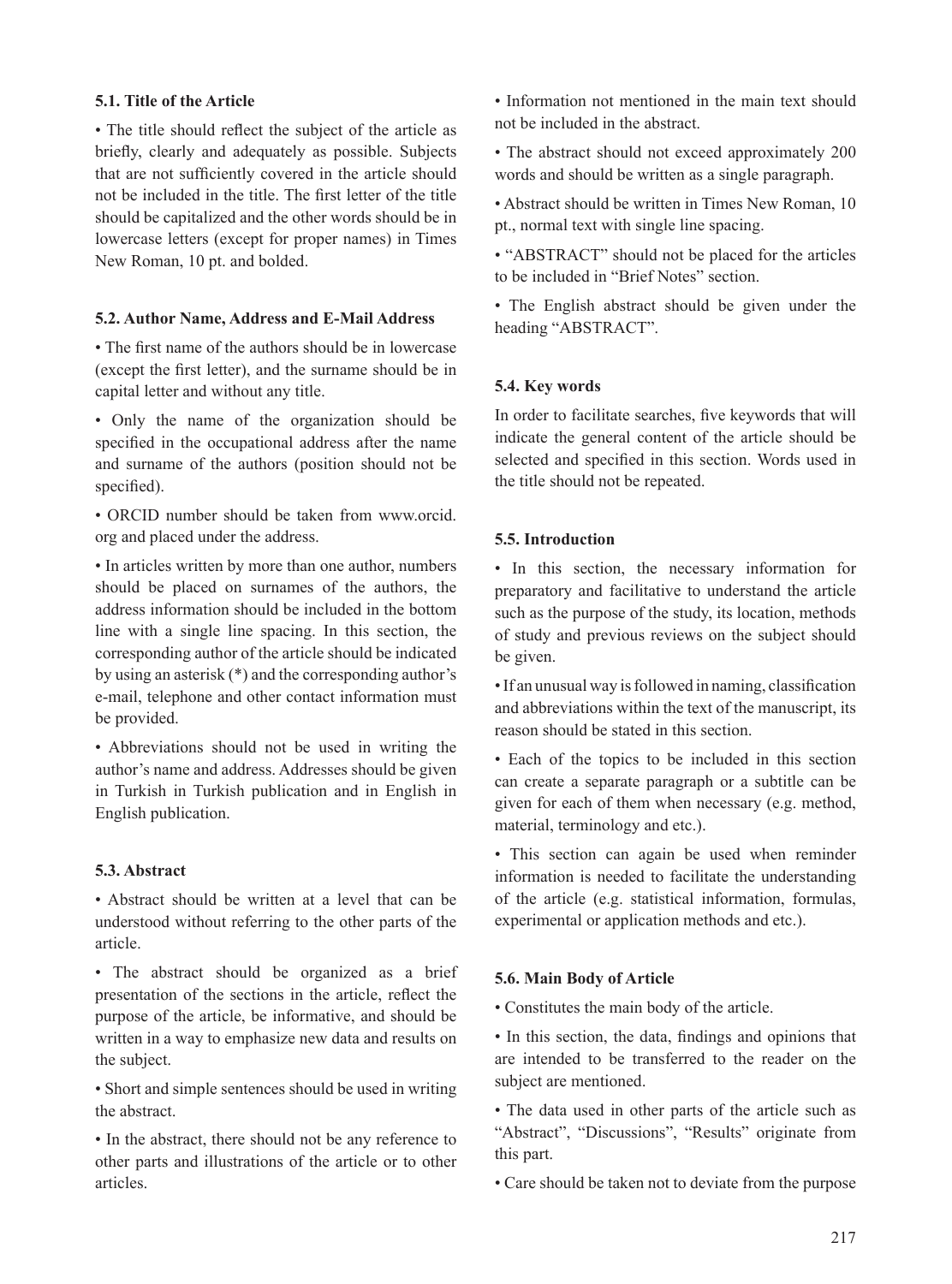stressed in the "Introduction" section of the article when dealing the topics. Information that does not contribute to the achievement of the purpose of the article or that is not used to reach the conclusion should not be included.

• All data used in this section and all opinions put forward should be proven by the findings obtained from the studies or based on a source by reference.

• The way and method to be followed in handling the topics vary according to the characteristics of the topics covered.

• Subject headings in necessary numbers with different stages should be used in this section.

## **5.7. Discussions**

• The data and findings objectively conveyed in the "Main Text" section of the article should be discussed by the author in this section. Discussions should be separate from the "Results" section.

## **5.8. Results**

• New data and findings obtained from the review that constitutes the subject of the article should be stated concisely and concretely in this section.

• Subjects that are not adequately addressed and / or covered in the main text should not be included in this section.

• The results can be given as items in order to emphasize the research results and make the expression understandable.

# **5.9. Acknowledgements**

• In this section, important contributions in the realization of the study, which is the subject of the article, are indicated. An attitude that will distract this section from its main purpose should not be taken in the Acknowledgements.

Contribution should be stated as short and concise as possible to the persons and/or organizations that provided assistance (reading, writing, language assistance, etc.) during the research, and should not take an attitude that would distract this section from its main purpose.

## **5.10. References**

• In this section, only the documents mentioned in the article should be included in complete.

• Abbreviations should be avoided in naming the publications and journals.

• The mentioned documents should be written in Times New Roman and 9 pt.

• The first line of the references should be written as justified to the left margin of the page, and the other lines should be written by giving a hanging indent value of 1.25.

• The references should be listed in alphabetical order, taking into account the surnames of the authors.

• If one author has more than one work in the same year, lowercase alphabet letters should be used right after the year of publication and the letters should be italic (e.g. Saklar, 2011*a, b*).

• If more than one document of the same author is cited, first his  $/$  her single-name publications in chronological order, then double-names according to the second author's surname in chronological order, and then multi-names according to the alphabetical order of the authors' surnames and publication year should be given.

## *For example:*

- Corradini, C. 2007. The conodont genus Pseudooneotodus Drygant from the Silurian and Lower Devonian of Sardinia and the Carnic Alps (Italy). Bollettino-Societa Paleontologica Italiana 46 (2/3), 139-148.
- Corradini, C., Corriga, M. G. 2010. Silurian and lowermost Devonian conodonts from the Passo Volaia area (Carnic Alps, Italy). Bollettino della Società Paleontologica Italiana 49 (3), 237-253.
- Corradini, C., Corriga, M. G. A. 2012. Pridoli Lochkovian conodont zonation in Sardinia and the Carnic Alps: implications for a global zonation scheme. Bulletin of Geosciences 87 (4), 635-650.
- Corradini, C., Serpagli E. 1999. A Silurian conodont biozonation from late Llandovery to end Pridoli in Sardinia (Italy), In Serpagli (Ed.), Studies on conodonts: Proceedings of the 7th European Conodont Symposium. Bollettino della Società Paleontologica Italiana 37 (2-3) (1998), 255-273.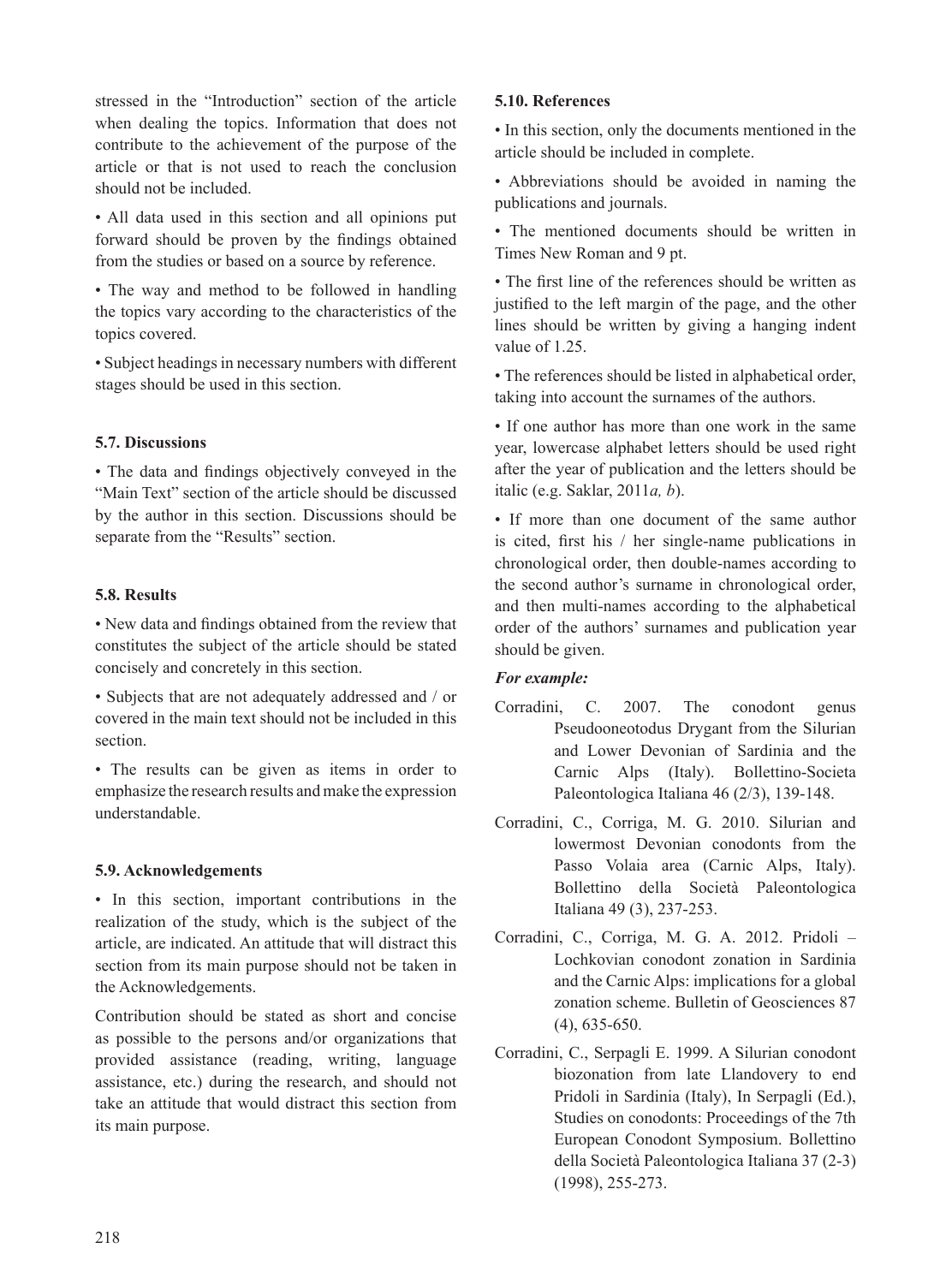- Corradini, C., Corriga, M. G., Männik, P., Schönlaub, H. P. 2015. Revised conodont stratigraphy of the Cellon section (Silurian, Carnic Alps). Lethaia 48 (1), 56-71.
- Corradini, C., Leone, F., Loi, A., Serpagli, E. 2001.Conodont Stratigraphy of A Highly Tectonised Silurian-Devonian Section in The San Basilio Area (Se Sardinia, Italy). Bollettino Della Societa Paleontologica Italiana 40 (3), 315-323, 1 Pl.
- Corradini, C., Pondrelli, M., Serventi, P., Simonetto, L. 2003. The Silurian cephalopod limestone in the Monte Cocco area (Carnic Alps, Italy): conodont biostratigraphy. Revista Española de Micropaleontologia 35 (3), 285-294.

• If documents of different authors with the same surname are mentioned, they should be written in alphabetical order, considering their first names.

• If the document is in a periodical publication (if it is an article), information about the document is given in the following order: Authors ' surname, first letters of the authors' first names. Year of publication. The name of the article. The name of the publication in which the article was published, volume number and / or issue number with the first letters in capital, the numbers of the first and last page of the document. Punctuation marks like comma and etc. after journal names should not be used.

• In the examples below, the information about the mentioned documents is organized according to different document types, taking into account the punctuation marks.

## *For example:*

- Gürsoy, M. 2017. Munzur Dağları Alt Miyosen çökelleri mollusk topluluğu ve paleoekolojisi (Doğu Anadolu, Türkiye). Maden Tetkik ve Arama Dergisi 155, 75-99.
- Pamir, H. N. 1953. Türkiye'de kurulacak bir Hidrojeoloji Enstitüsü hakkında rapor. Türkiye Jeoloji Bülteni 4, 1, 63-68.
- Robertson, A. H. F. 2002. Overview of the genesis and emplacement of Mesozoic ophiolites in the Eastern Mediterranean Tethyan region. Lithos 65, 1-67.

• If the document is a book: authors' surnames, authors' first names. Year of publication. Title of the book with capital letters. The name of the publishing organization or the name of the publication in which the document was published, the volume and / or issue number, and the total number of pages of the book should be specified, respectively.

## *For example:*

Einsele, G. 1992. Sedimentary Basins. Springer Verlag, 628.

Ketin, İ., Canıtez, N. 1956. Yapısal Jeoloji. İTÜ, 308.

Meriç, E. 1983. Foraminiferler. Maden Tetkik ve Arama Genel Müdürlüğü Eğitim Serisi, 26, 280.

• If the document is published in a book containing the articles of various authors, the usual order for the document included in a periodical publication is followed until the end of the document title. Then the editors' surnames and initials and the abbreviation of the editor word "Ed." is written in parentheses. Then, the title of the book in which the document is located is written with the first letters in capital letters. Name of publishing organization. The place of publication, the volume number of the publication in which the document was published, and the numbers of the first and last pages of the document should be written.

# *For example:*

- Anderson, L. 1967. Latest information from seismic observations. Gaskell, T. F. (Ed.). The Earth's Mantle. Academic Press. London, 335-420.
- Göncüoğlu, M. C., Turhan, N., Şentürk, K., Özcan, A., Uysal, S., Yalınız, K. 2000. A geotraverse across northwestern Turkey. Bozkurt, E., Winchester, J. A., Piper, J. D. A. (Ed.). Tectonics and Magmatism in Turkey and the Surrounding Area. Geological Society of London. Special Publication, 173, 139-162.

• If it is desired to specify the name of a book in which the writings of various authors are collected as a document; following the surnames and names of the book's editors, in parentheses the "Ed." statement is written. Year of publication. Title of the book with capital letters. The name of the publishing organization or the name of the publication in which the document was published, the volume and / or issue number and the total number of pages of the book should be specified.

## *For example:*

Gaskel, T. F. (Ed.). 1967. The Earth's Mantle. Academic Press, 520.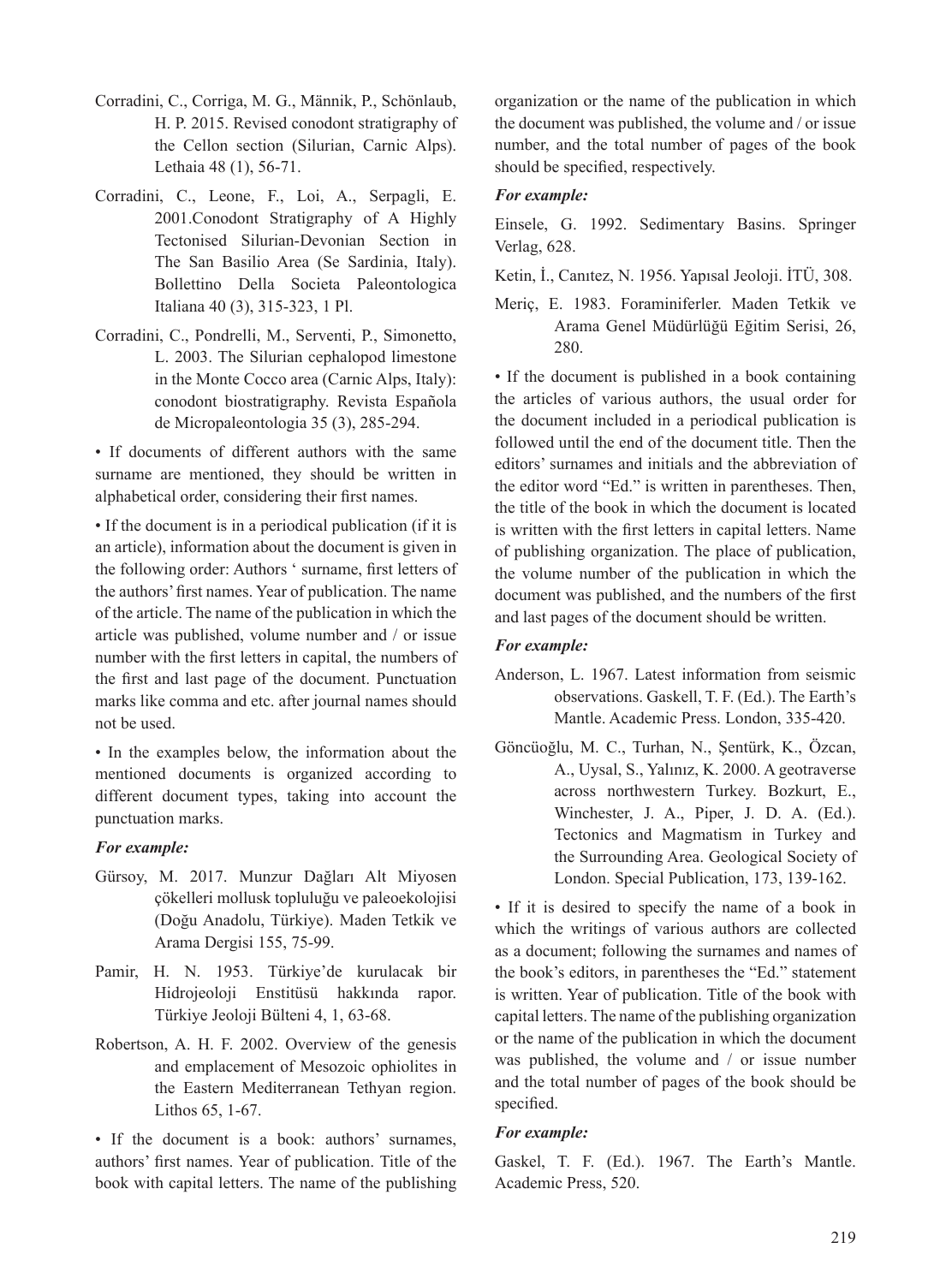• If the document is "published abstract", information about the document is given in the following order: Authors' surnames, authors' first names. Year of publication. Name of the document (paper). The name, date and place of the meeting where the paper is published, and the first and last page numbers in the book containing the abstract should be written.

## *For example:*

- Öztunalı, Ö., Yeniyol, M. 1980. Yunak (Konya) yöresi kayaçlarının petrojenezi. Türkiye Jeoloji Kurumu 34. Bilim Teknik Kurultayı, Ankara, 36.
- Yılmaz, Y. 2001. Some striking features of the Anatolian geology. 4. International Turkish Geology Symposium, 24-28 Eylül 2001, Adana, 13-14.

• If the mentioned document has not been published like report, lecture notes and etc., the word "unpublished" should be written at the end of the information about the document in parentheses after the information about the document is given in the usual order for the document in a periodical publication.

## *For example:*

- Akyol, E. 1978. Palinoloji ders notları. EÜ Fen Fakültesi Yerbilimleri Bölümü, 45, İzmir (unpublished).
- Özdemir, C., Biçen, C. 1971. Erzincan ili, İliç ilçesi ve civarı demir etütleri raporu. Maden Tetkik Arama Genel Müdürlüğü, Rapor No: 4461, 21, Ankara (unpublished).

• For unpublished courses, seminars and similar notes, the course organizer after document name. The place of the meeting. Title of the book and relevant page numbers should be given.

# *For example:*

Walker, G.R., Mutti, E. 1973. Turbidity facies and facies associations. Society for Sedimentary Geology Pacific Section Short Course. Annaheim. Turbitides and Deep Water Sedimentation, 119-157.

• If the document is a thesis; author's surname, initial of the author's first name. Year of publication. Name of the thesis. The type of the thesis, the university where it was given, the total number of pages, its province and the word "unpublished" are written in parentheses.

## *For example:*

- Akıllı, H. 2019. Polatlı-Haymana (Ankara) civarı sıcak sularının izotop jeokimyası (δ18O, δD, 3H, δ13C, δ34S, 87Sr/86Sr) ve ana iz element bileşimleri ile incelenmesi. PhD Thesis, Ankara University, 255, Ankara (unpublished).
- Argun Aktan, Ö. 2019. Marmara Denizi Batı Kıta Sahanlığı Yüzeysel Çökellerinde Jeojenik ve Antropojenik Ağır Metal Zenginleşmesine Yönelik Araştırmalar (Şarköy Kanyonu, KB Türkiye). MSc Thesis, Ankara University, 179, Ankara.
- Anonymous works should be arranged according to the publishing institution.

## *For example:*

MTA. 1964. 1/500.000 ölçekli Türkiye Jeoloji Haritası, İstanbul Paftası. Maden Tetkik ve Arama Genel Müdürlüğü, Ankara.

• For the documents that are in print, no date is put after the name of the author, the name of the article and the source to be published should be specified and the word "in print" and / or "in review" should be written at the end (in parentheses).

## *For example:*

Ishihara, S. The granitoid and mineralization. Economic Geology 75th Anniversary (in press).

• Information downloaded from the Internet should be given in the form of the name of the institution, its web address, and the date on which the web address was accessed. Turkish references should be given directly in Turkish and should be written in Turkish characters.

## *For example:*

ERD (Earthquake Research Department of Turkey). http://www.afad.gov.tr. 3 March 2013.

• While citing the source, the original language should be adhered to, and the title of the article should not be translated.

## **6. Illustrations**

• All of the drawings, photographs, plates and tables used in the article are referred to as "illustrating".

• Illustrations should be used when their use is unavoidable or when they make the subject easier to understand.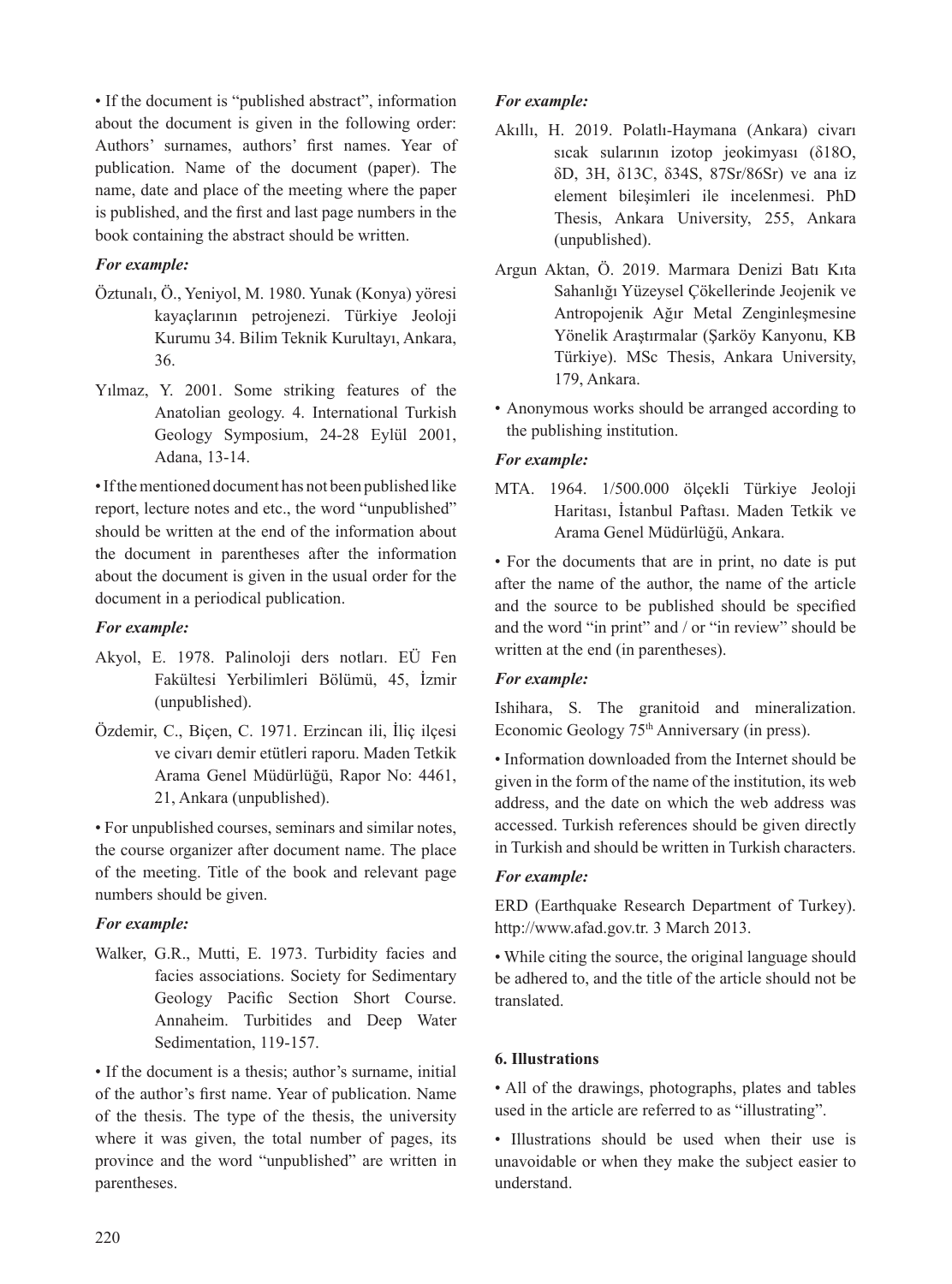• In the selection and arrangement of the format and size of the illustrations, an attitude should be made to prevent loss of space as much as possible considering the page length and layout of the bulletin.

• The number of illustrations used should be proportional to the size of the text.

• All illustrations should be submitted in separate files regardless of the text.

• Abbreviations should not be used in illustration explanations in the text and should be numbered in the order of mention within the text.

• Photographs and plates must be submitted as a computer file in which all details can be seen for the examination of the article, with EPS, TIFF or JPEG extension and at least 300 dpi resolution.

## **6.1. Figures**

• Drawings and photographs other than the plate to be included in the article are evaluated together as "Figure" and numbered in the order of mention in the text.

• The figures should be prepared in computer considering the dimensions of a single column width as 7.4 cm or double column width as 15.8 cm. The figure area with its caption should not exceed  $15.8x21$ cm.

• While preparing the figures, unnecessary details should not be included and care should be taken not to use more space than necessary for the transfer of information.

• In figure descriptions, a space should be left after the word "Figure" is written, and the number is given in the usual sequence number, followed by a hyphen (-) and a space again, and a description of the relevant figure should be written. If the figure legend exceeds the bottom lines, the following lines should to be written after the "Figure 1-" statement alignment. Figure descriptions should be created as follows, without exceeding the edges of the figure and justified on both sides.

## *For example:*

Figure 1- The district of Sandıklı (Afyon); a) geological map of the southwest, b) the general vertical section of the study area (Seymen, 1981), c) Turkey's most important neotectonic structures (modified from Koçyiğit, 1994).

• Drawings should be drawn in computer properly, clean and with care.

• The use of thin lines that may disappear when minimized in figures should be avoided.

• Symbols or letters used in all drawings should not be less than 2 mm (7 pt.) in Times New Roman.

• All standardized symbols used in the drawings should preferably be explained in the drawing, if they are too long then they should be explained in the figure below.

• Bar scale should be used in all drawings and the north direction should be indicated on all maps.

• The name of the author, description of the figure, figure number should not be included in the drawing.

• Photographs should reflect the aims of the subject and should be in adequate numbers.

• Figures should be framed.

## **6.2. Plates**

• Plates should be used in cases where multiple photographs are required to be printed together on a special paper.

• Plate dimensions must be equal to the size of the bulletin's usable area of the page.

• Figure numbers should be written under each of the figures on the plate and bar scale should be used.

• Original plates must be attached to the final copy to be submitted in the case of acceptance of the manuscript.

• Figures and plates should be numbered among themselves and independently. Figures should be numbered with Latin numerals and plates with Roman numerals (eg Figure 1, Plate I).

• There should be no explanation text on the figures inside the plate.

## **6.3. Tables**

• All tables should be arranged in word format and should be prepared in Times New Roman.

• Tables should not exceed the size of 15x8 cm together with the table caption.

• Table explanations should be created without exceeding the edges of the figure and justified as in the example below.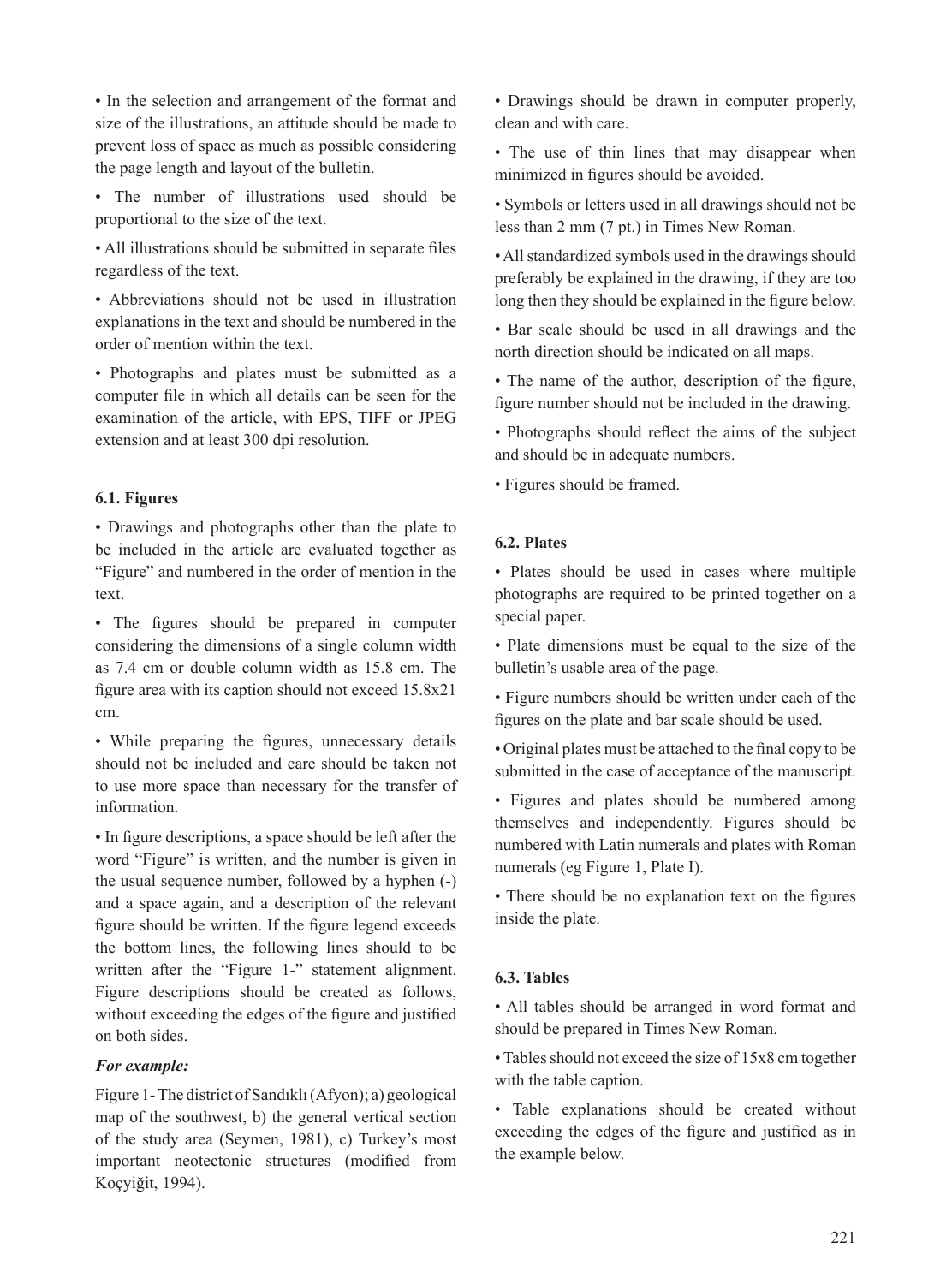# *For example:*

Table 1- Hydrogeochemical analysis results of geothermal waters in the study area.

#### **7. Nomenclature and Abbreviation**

• Abbreviations must be in the accepted international or national form. Unusual nomenclature and abbreviations that are not standardized in the article should be avoided. In cases where it is deemed necessary to use such nomenclature and abbreviations, the way and method followed should be explained.

• There should not be a dot between the words initials used in standard abbreviations (such as MTA, DSİ).

• Abbreviations of geography aspects should be made in English (N, S, E, W, NE and etc.).

The word group to be abbreviated should be written clearly where it is mentioned first time and the abbreviation should be given in parentheses, then only the abbreviated form should be written throughout the article.

• Systems with international validity (m, inch, etc.) should be used as the unit of measure. Decimals should be separated with commas in Turkish articles and with a period in English articles.

• The names of figures, plates and tables in the article should not be abbreviated. For example, "As seen in the generalized stratigraphic section of the region  $(Figure 1)$  .......".

#### **7.1. Stratigraphic Nomenclature**

• Stratigraphic nomenclature should be done in accordance with the Stratigraphical Classification and Nomenclature Rules prepared by Turkey Stratigraphy Committee (TSC).

(https://www.mta.gov.tr/v3.0/sayfalar/birimler/ belgeler/Stratigrafi \_adlama\_kurallari.pdf )

• Attention should be paid to the use of formation names accepted (formalized) by the TSC. If the formation name used is official, the letter "F" should be capitalized, and if it is informal and plural, the letter "f" should be written in lowercase. For example; Bostancı Formation (formal), Kaynarca formation (unofficial), Baltalimanı, Trakya and Tarlaağızı formations (plural).

# **7.2. Chronostatigraphic and Geochronologic Nomenclature**

• "International Chronostratigraphic Chart" (https:// stratigraphy.org/chart), which is updated annually by the International Stratigraphic Committee, should be taken into consideration in chronostratigraphic and geochronological nomenclature.

• Position within a chronostratigraphic unit can be expressed in adjectives indicating the position, for example: lower, middle, upper and etc. When using these adjectives, it should be decided whether the lower, middle and upper distinction is formal / informal in the International Chronostratigraphic Chart.

#### *For example:*

lower Miocene, Upper Holocene and etc.

• When stating the time where a geochronological unit is, temporal adjectives such as; early, middle, late and etc. are used. When using these adjectives, the International Chronostratigraphic Chart should be taken into consideration to decide whether the adjectives begin with capital or lowercase letters.

#### *For example:*

early Miocene, Late Holocene etc.

# **7.3. Paleontological Nomenclature and Spelling of Fossil Names**

• Original names of fossils should be used.

#### *For example:*

*Nummulites* with limestone

• Fossil genus and species names are written in italics, cf., aff. and gr. etc. expressions are written as normal (perpendicular). When writing fossil names for the first time, the surnames of the people who identify them and the year in which they were first defined should be written. In later uses, the surnames and the year in which they are defined may not be written. The surnames and dates of identifiers coming at the end of the fossil names are not references, they should not be included in the mentioned documents.

## *For example:*

*Alveolina aragonensis* Hottinger, 1960 not a reference.

*Alveolina* cf. *aragonensis* Hottinger, 1960 not a reference.

*Alveolina* aff. *aragonensis* Hottinger, 1960 not a reference.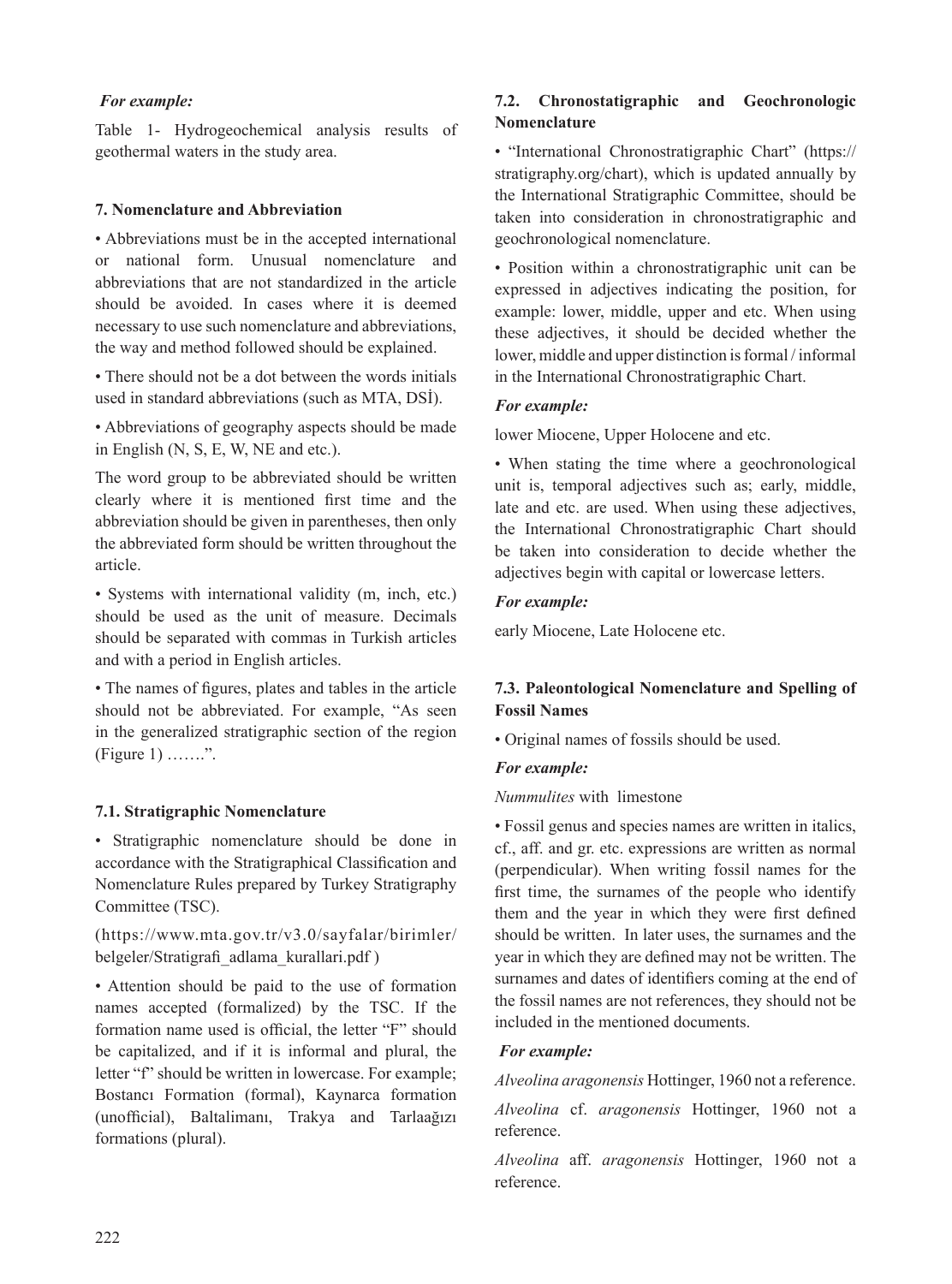*Alveolina* gr. *aragonensis* Hottinger, 1960 not a reference.

• After the first use of the same genus in the text is written clearly, it can be abbreviated as in the example so that it will not be confused with another genus in later use.

## *For example:*

*Alveolina aragonensis, A. polathensis, A. ellipsoidalis*  etc.

• If the date is in parentheses after the person describing it after the name of the fossil in the text, this is a reference and should be included in the mentioned documents.

## *For example:*

*Alveolina aragonensis* Hottinger (1960) is a reference.

• The following rules should be taken into account when writing the systematic paleontologic section.

a. First of all, genus, species and subspecies to be identified should be written in hierarchical order like the order, upper family, family type species and so on. Later, the species to be described should be written together with the surnames and date of the people who defined the subspecies name. If there is a photograph of the described fossil, the plate or figure with the photograph should be added under the fossil name. The names of the authors listed here are not references, so they are not included in the reference.

## *For example:*

Order: Foraminiferida Eichwald, 1830

Superfamily: Alveolinacea Ehrenberg, 1839

Family: Alveolinidae Ehrenberg, 1839

Type Genus: *Borelis* de Montfort, 1808

Type Species: *Borelis melenoides* de Montfort, 1808 = *Nautilus melo* Fichtel and Moll, 1798

*Borelis vonderschmitti* (Schweighauser, 1951)

(Plate II, Figure 3-5 or Figure 3A-H).

b. Similar or synonyms (synonym) list should be leftaligned in chronological order. The page and figure number of the synonymous fossil in the relevant study should be included in the synonymous list. Authors in the synonymous list are references and must be included in the references.

## *For example:*

**1951** *Neoalveolina vonderschmitti* **Schweighauser**, page 468, figures 1-4.

**1974** *Borelis vonderschmitti* (Schweighauser), **Hottinger**, page 67, plate 98, figures 1-7.

c. After the synonymous list is given, the definition, explanations (similarities and differences), dimensions, material, stratigraphic distribution (according to the characteristics of the fossil) should be written.

d. If the fossil is defined for the first time (new species) in the systematic paleontology section, the origin of the name, holotype, type locality, material, description, explanation (similarity and differences), age and geographical distribution, dimensions (according to the features that define the fossil) should be written. Photographs of the fossil identified for the first time by the authors must necessarily be placed in plates or figures.

e. Bar scale indicating the size of fossils must be used definitely in plates / figures.

## **8. References**

• In the references to be made in the Main Text, only the surnames of the authors and the publication year of the mentioned article should be specified. Referencing should be arranged according to one of the following examples:

• Referring to a publication with a single author (in chronological order):

-Altınlı (1972, 1976) defined the Bilecik sandstone in detail.

It is known that the fold axes of the Devonian and Carboniferous units around İstanbul are N-S trending (Ketin, 1953, 1956; Altınlı, 1999).

• Referring to a publication with two authors:

- The upper parts of the unit include Ilerdian fossils (Sirel and Gündüz, 1976; Keskin and Turhan, 1987, 1989).

• Referring to a publication with more than two authors:

- According to Caner et al. (1975), the Alıcı formation reflects the conditions of fluvial environment.

- Unit disappears by wedging towards E (Tokay et al., 1984).

• Referring to a reference in another publication:

It is known that Lebling mentioned about the existence of Liassic around Çakraz (Lebling, 1932; Charles, 1933).